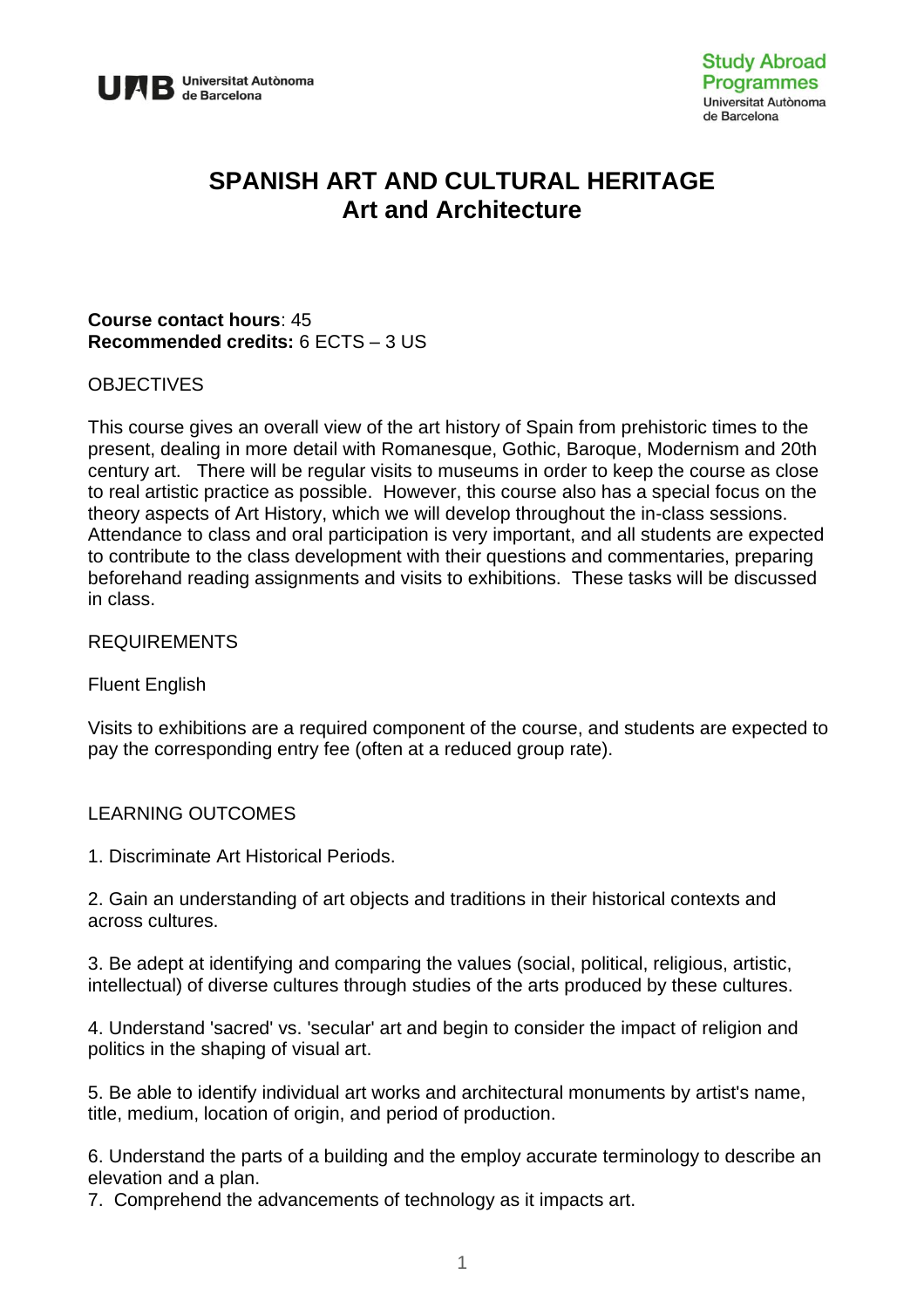

8. Observe works of art in a gallery or museum setting and objectively translate and interpret them.

9. Be able to use knowledge and awareness of art terminology and concepts.

10. Have the ability to form and validate personal and others' opinions through knowledge of artistic movements and sociohistorical events.

11. Demonstrate mastery of analytical skills such as observation and inductive reasoning in interpreting works of art both as formal structures and in relation to social and cultural contexts.

12. Work with others to research and present material via written and oral media.

#### **CONTENTS**

Introduction to major twentieth century artistic figures. Picasso, Miró, Salvador Dali and Remedios Varo. Look at the movements with which they were associated and look in detail at key works.

Modernism and how it was reflected in contemporary art and design. Minimalism. The development of Post modernism and emergence of Pop Art in US; Europe and Spain.

\*Exhibition Visit relating to work covered in class

Art in the 70's Ephemeral Art

' When attitudes became art', Harald Szeemann, Suisse 1968

Important influential movements from the 1960, breaking with tradition and the reaction to Pop Art... Ephemeral Art: Art Povera.

Important influential movements from the 1960s continued, Land Art, Body Art and Feminist Art. Reading material and examples.

\*Visiting artist whose work is related to areas being covered in class.

Spanish painting and sculpture 1960s.

Chillida, Orteiza, Tapies, Saura, Brossa,

Guinovart, Canogar, Millares……

Analysis of sculptural and pictorial issues, technique, artist work progress, development of style. \*MACBA library study session.

Mid-term Presentations

Mid-term presentation overflow if necessary.

Mid-term Feedback

\*Spanish painting and Sculpture museum visit

Introduction to Conceptual Art and conceptualism in Spain in the '60s and '70s

Encuentros en Pamplona, Ibiza

Antoni Llena, Grup de treball, Antoni Muntades,

Francesc Abad, Fina Miralles, Francesc Torres, Àngels Ribé…

Art in the 1980s

Documenta de Kassel 1982

New Painting Movements, German Neo Expressionism, Italian Transvanguarda…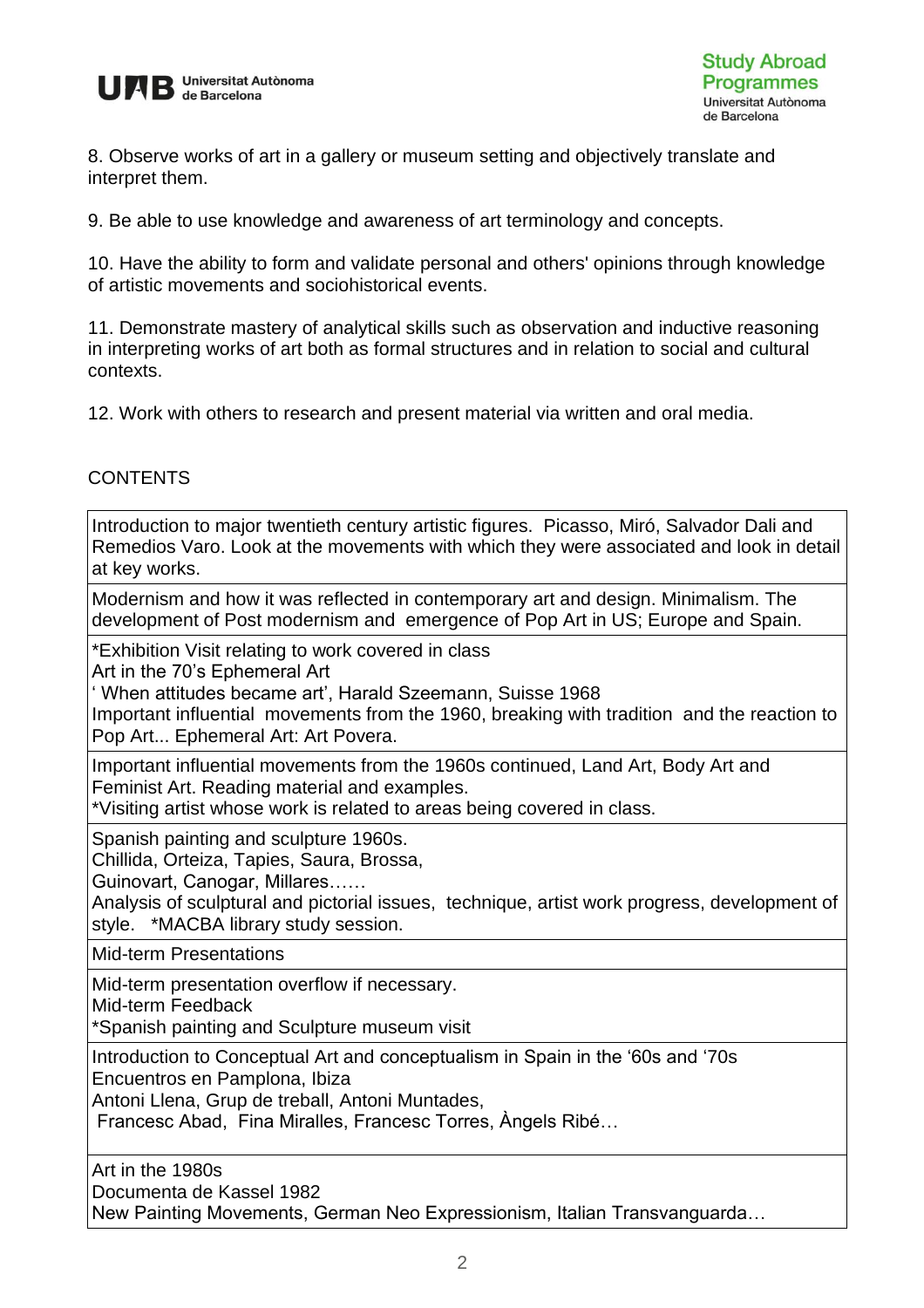

The position of Spain

Major Spanish Art Movements. Spanish painters: Miguel Barceló, Garcia Sevilla, Victor Mira, José Maria Sicilia, Broto…Juan Usle

Spanish Sculpture: Christina Iglesias, Susan Solano, Juan Munoz, Jaume Plensa, Perejaume…. Art in the 90s

Neo conceptual art, Performance , Installation Video Art, Photography, Spanish Art Situation Marcel-li Antúnez, Eulalia Valldosera…

## TEACHING METHODOLOGY

Classes will be conducted in seminar format promoting student participation. Attendance is not compulsory, but is crucial to attain a satisfactory grade. The student's active participation to assigned individual and group presentations is essential during the semester. Visits to Museums, Galleries and Private art collections directly complement class seminars. It is important to remark that most of the theoretical material covered in class is fundamental to undertaking the case studies and the final exam. Students will also have access to external academic libraries which they are encouraged to use to source information for their studies.

### ASSESSMENT CRITERIA

Mid-term exam: 20% Exhibition Papers: 15% Class participation and in-class Presentation: 25% Final Exam: 40%

BIBLIOGRAPHY

Required reading:

Abrantes, R., Fernández, A. and Manzarbeitia, S. (1999) Arte español para extranjeros. Nerea. Moffit, J. (1999) The Arts in Spain., Thames and Hudson.

Recommended reading:

Amell, S. (Ed.) (1990) Literature, the arts, and democracy: Spain in the Eighties; Rutherford: Fairleigh Dickinson University Press. Chipp, H. B. (1988) Picasso's Guernica History, Transformations, Meanings. Berkeley: Berkeley University of California Press. Daix, P. (1994) Picasso. Life and Art. New York: Icon. García, J. M. (1996) From Gaudí to Tàpies: Catalan Masters of the 20th Century. Barcelona: Generalitat de Catalunya. Harris, D. (Ed.) (1995) The Spanish Avant-Garde. Manchester and New York: